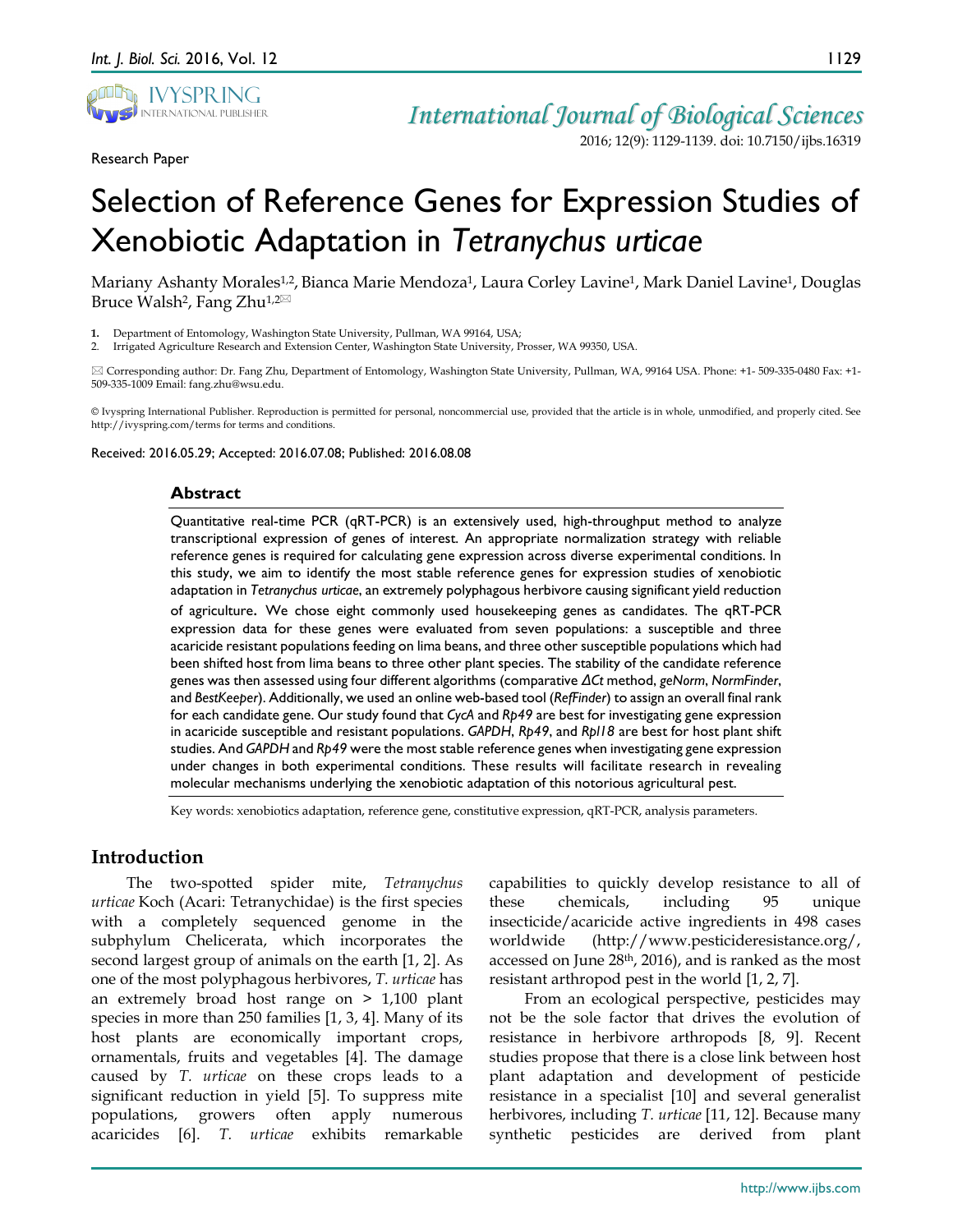allelochemicals used to defend against herbivores, it is not surprising that the herbivores utilize similar strategies to adapt to both pesticides and chemical defenses of host plants [9-11, 13-16]. *T. urticae*, as a generalist, is an excellent model to study the relationship between pesticide resistance and host plant adaptation. In a recent study, the transcriptional profiles of *T. urticae* shifting host from lima bean to tomato resembled transcriptional profiles of multi-pesticide-resistant *T. urticae* populations, suggesting that shared repertoires of detoxification genes are contributing to the defense against plant chemicals and pesticides [11]. Additionally, the feeding of *T. urticae* on tomato plants increased resistance to several unrelated pesticide classes [11]. Moreover, in the field, herbivore pests have to cope with chemical pressures from both pesticides and a myriad of toxic plant compounds in their diets simultaneously [15]. Therefore, in order to investigate molecular mechanisms of chemical adaptation in a systematic way, in many circumstances, pesticide resistance should be considered in concert with the adaptation to host plants.

Quantitative real-time PCR (qRT-PCR) is an extensively used approach to analyze transcriptional expression of genes involved in all biological processes [17-19]. Compared with other conventional techniques such as northern blotting and *in situ*  hybridization, qRT-PCR has significant advantages including being less labor-intensive, more sensitive, and higher-throughput. For example, qRT-PCR requires much less RNA and has higher sensitivity than northern blotting. Therefore, qRT-PCR remains one of few methods to measure *in vivo* expression reliably for many tiny organisms (e.g. *T. urticae*) and genes that have very low transcript expression levels [20]. However, the accuracy of qRT-PCR is influenced by numerous factors, such as integrity of the RNA, variation in efficiency of reverse transcription, efficiency of PCR amplification, and normalization [20]. To avoid potential bias and enhance the reliability and reproducibility of qRT-PCR, it is necessary to design an appropriate normalization strategy for analyzing target genes with the most stable reference gene(s) across various experimental conditions [18, 20]. The reference genes, known as housekeeping genes, are involved in basic, ubiquitous cellular functions and presumed to be expressed in uniform levels under different experimental conditions [21]. However, accumulated evidences have shown that there is no single 'universal' reference gene having stable expression in all cell types in each experimental condition [17, 21-25]. Therefore, the stability of reference genes must be validated for each specific experimental condition in

each species. It has also been documented that the normalization using an inappropriate single reference gene may lead to substantial errors [19, 20, 22, 25]. Two to several validated stable reference genes are often recommended for the most accurate qRT-PCR normalization.

In this study, we evaluated and identified the most reliable reference genes for qRT-PCR analysis of xenobiotic adaptation in *T. urticae*. We chose eight commonly used housekeeping genes as candidates. The qRT-PCR data for these genes were evaluated from seven populations: a susceptible population feeding on lima beans, three resistant populations selected from the susceptible population with abamectin, bifenazate, or bifenthrin, and three other susceptible populations shifted host from lima beans to peppers, roses, or potatoes. The stability of the candidate reference genes was assessed with four algorithms, the comparative *ΔCt* method, *geNorm*, *NormFinder*, and *Bestkeeper*. Additionally, we used the online web-based tool *RefFinder* [26] to assign an overall final rank for each candidate gene.

# **Materials and Methods**

## **Mite rearing and selection for acaricide resistance**

Mites were reared on lima bean plants (*Phaseolus lunatus* L.) at  $25 \pm 2^{\circ}$ C,  $70 \pm 5\%$  RH, and a photoperiod of 16:8 (L:D) h in a fine mesh BugDorm insect cage (MegaView Science Co., Ltd., Taiwan, China) inside an isolated walk-in growth chamber at Washington State University in Pullman, WA. New, healthy, 2-week post-germination lima bean plants were provided for the spider mites every 14 days. The susceptible strain was originally collected from weeds in Montana in 1995 [6] and has been maintained in laboratory ever since. We used these susceptible mites to select for populations that are resistant to three acaricides: abamectin, bifenazate, and bifenthrin (Figure 1). Selection occurred from October 2013 to September 2015. About 150 lima bean leaves with feeding mites were dipped into commercial formulations of each acaricide (diluted in distilled water) for 5 seconds. The commercial formulations of these acaricides were Epi-mek® 0.15 EC (2% a.i. Abamectin, Syngenta Crop Protection), Acramite® 50WS (50% a.i. Bifenazate, Chemtura Agro Solutions), and Bifenture® EC (25.1% a.i. Bifenthrin, United Phosphorus). Leaves were then carefully drained of surplus liquid and air-dried on paper towels for about 10 minutes before being moved into plastic containers. After 24 h, the surviving mites were transferred to new lima bean plants in a clean BugDorm insect cage to initiate a new population.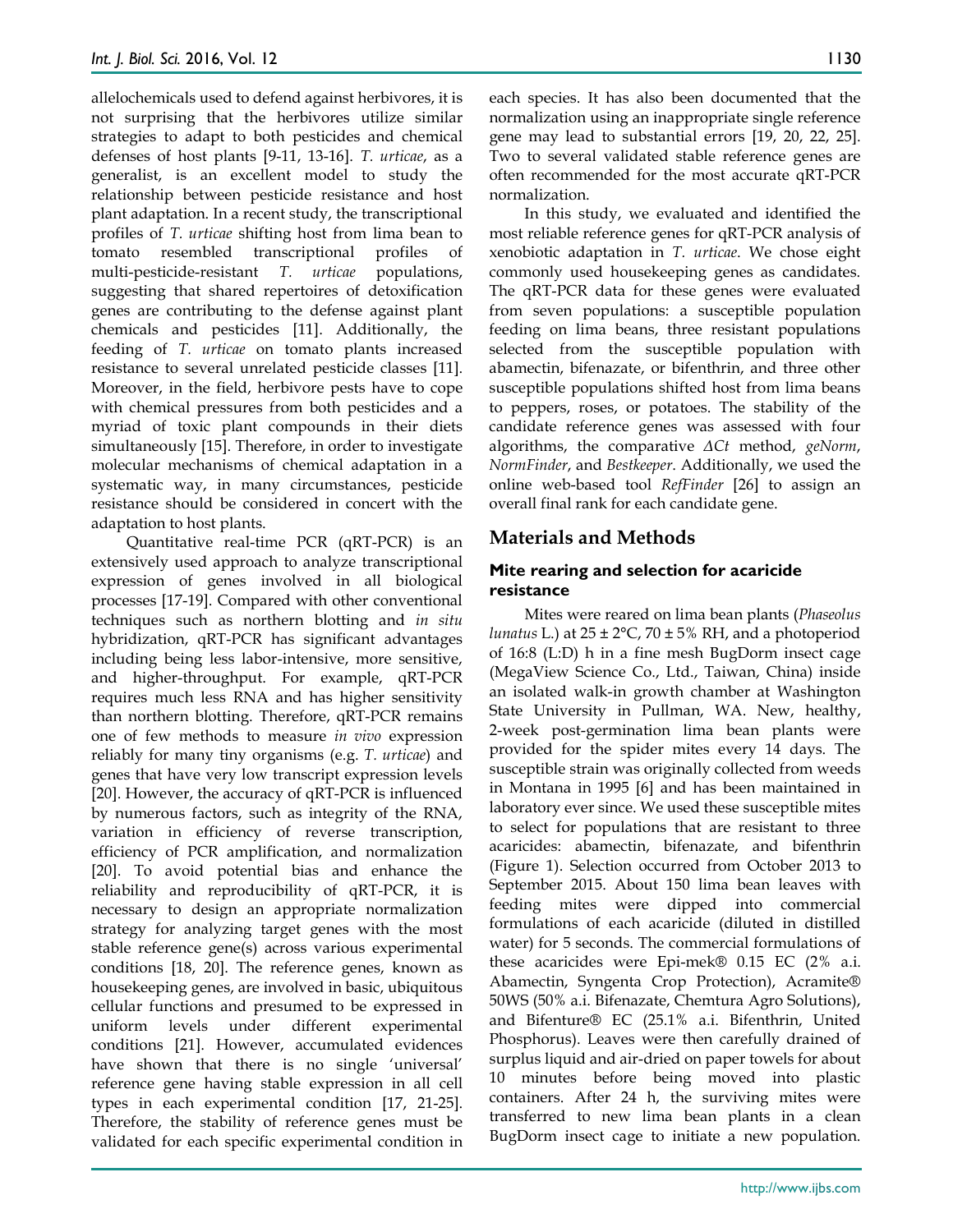This selection procedure was performed every 1-2 months, using increasing concentrations of acaricide that each resulted in approximately 70%-90% mite mortality. The acaricide concentrations for final rounds of selection were 690 mg a.i./L (abamectin), 899 mg a.i./L (bifenazate) and 1200 mg a.i./L (bifenthrin). Bioassays for these acaricide resistant mite populations were performed as described in our previous studies [6]. In brief, leaf disc bioassays were used to calculate the  $LC_{50}$ s of abamectin and bifenazate resistant populations. The sticky tape method was used for estimating the  $LC_{50}$  of the bifenthrin resistant population due to the repellent effects of bifenthrin on mites. In the leaf disc bioassay, ten female adult spider mites were located on the abaxial surface of a bean leaf disc (2 cm diameter) with a fine brush. Four leaf discs (2.1 cm diameter) were arranged on water-saturated cotton in a single petri dish (9 cm diameter, 1.5 cm height; Alkali Scientific, Pompano Beach, FL). The perimeter of the leaf disc was surrounded by water-saturated cotton to prevent mites from walking off the disc. In the sticky tape method, ten female adult spider mites were placed abdominal side up on a piece of double-sided sticky Scotch® tape (3 cm x 1.2 cm) sticking on a glass slide (7.5 cm x 2.5 cm). Four to six concentrations of acaricide solutions were serially diluted in distilled water. Leaf discs or glass slides were sprayed with 2 ml of each acaricide solution using a Potter spray

tower (Burkard Manufacturing, Richmansworth, Herts, UK). The tower was calibrated to  $1.1 \text{ kg/cm}^2$ with  $2.0 \pm 0.1$  mg/cm<sup>2</sup> spray fluid for each treatment. Spray of distilled water only was used as a control. The treated mites were maintained at  $25 \pm 2^{\circ}$ C,  $70 \pm 1$ 5% RH, and 16:8 (L:D) h for 24 h before recording the mortality. The mites that were not responsive after being touched with a fine camel-hair paintbrush were counted as dead.  $LC_{50}$  values were corrected against the control with Abbott's formula [27] and calculated by log-dose probit analysis (POLO Probit 2014). The resistance ratios were calculated by dividing the  $LC_{50}$ values of the resistant populations by that of the susceptible population toward the same acaricide. Each bioassay was replicated 4-8 times for each acaricide concentration.

#### **Host plant shift**

The susceptible *T. urticae* reared on lima beans (*Phaseolus lunatus* L.) were transferred to new and healthy pepper (*Capsicum annuum*; Poblano/Ancho, Bonnie Plants™), rose (*Rosa* hybrid; mini rose, Por La Mar® Nursery), or potato (*Solanum tuberosum* L.; Russet Burbank variety) plants (Figure 1). Each new population was kept in a fine mesh BugDorm insect cage. New plants were provided for these populations every 14 days. After 5 generations (about 1.5-2 months), the female adults were collected for RNA extraction.



**Figure 1. The experimental conditions for this study.** Schematic representation of the different populations generated from the susceptible strain (S) under two different experimental conditions: acaricide resistance selection and host plant shift.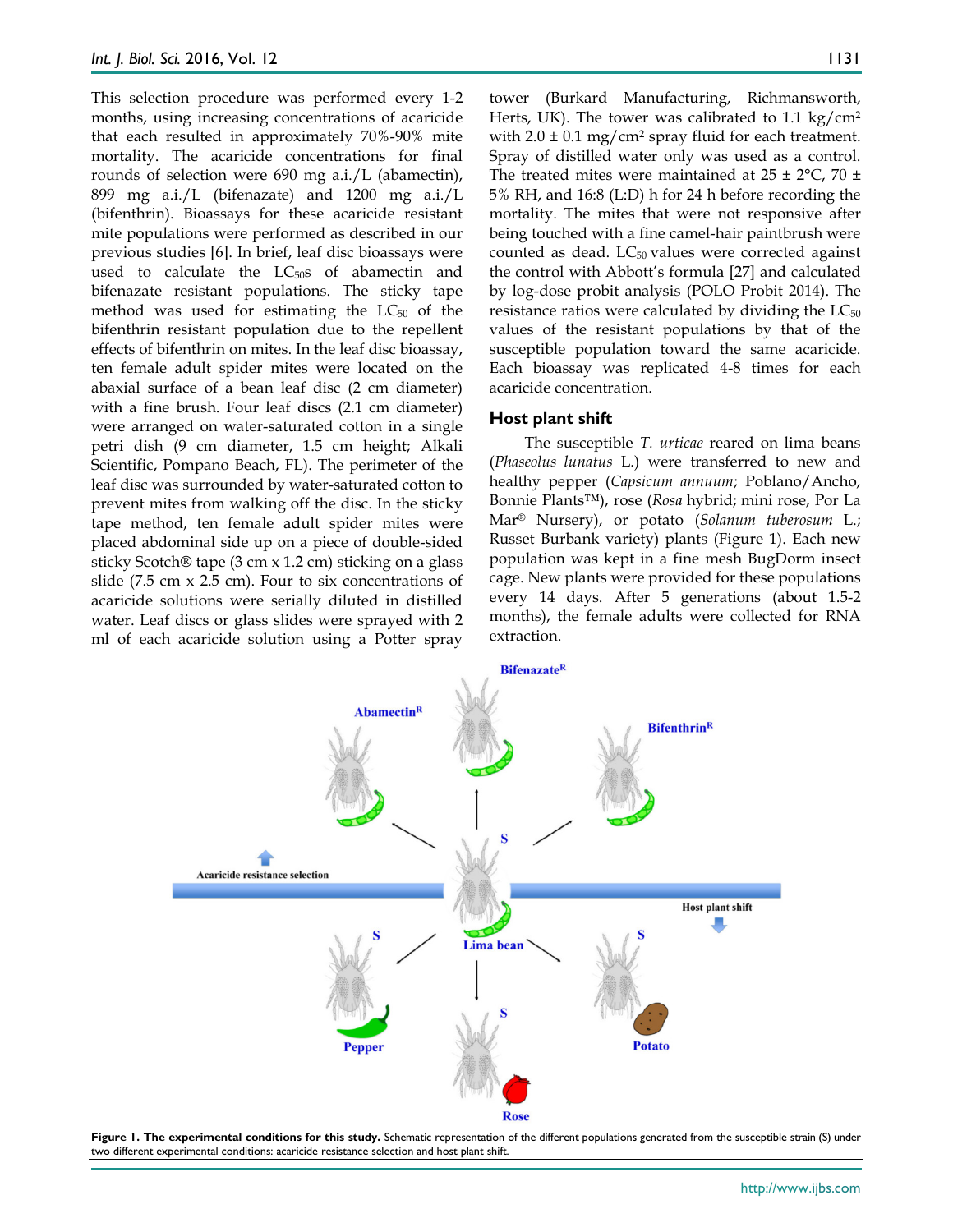#### **RNA extraction and cDNA synthesis**

Total RNA from 300-400 *T. urticae* female adults per population (Figure 1) was extracted using TRIZOL reagent (Invitrogen) following manufacturer's protocol. RNA integrity was evaluated by gel electrophoresis and spectrometry analysis (NanoDrop 2000, Thermo Scientific). Only RNA with a 260/280nm absorbance ratio between 1.8 and 2.2 was used for further analysis. DNase I (Ambion Inc., Austin, TX) was used to total RNA to remove contaminating DNA. DNA-free RNA was then used as a template for cDNA synthesis by M-MLV reverse transcriptase (Promega, Madison, WI). For each sample, 3 *µ*g DNA-free RNA was used in a 20 *µ*L reaction.

#### **Candidate housekeeping genes**

Eight commonly used housekeeping genes were chosen as candidates (Table 1). Primers for qRT-PCR were designed based on the sequences extracted from Online Resource for Community of Annotation of Eukaryotes (http://bioinformatics.psb.ugent.be/ orcae/, accessed on June 28th 2016). The cDNA from the susceptible strain (feeding on lima beans) was used as a template for PCR that was performed in a Peltier-Effect thermal cycler (MJ Research, Inc., Canada). PCR was performed using Phusion High-Fidelity DNA Polymerase (Thermo Scientific, Pittsburgh, PA) under the following cycling parameters: 94°C for 3 min 50 s, 35 cycles of 94°C for 30 s, 60°C for 30 s, and 72°C for 1 min, with final extension for 10 min at 72°C. PCR products were purified with DNA Clean & Concentrator (Zymo Research, Irvine, CA) following the manufacturer's protocol. Each individual PCR product was sequenced using ABI BigDye Terminator Version 3.1 cycle sequencing kit (Applied Biosystems, Foster City, CA) on an ABI 3730 at the Molecular Biology and Genomics Core at Washington State University. The obtained sequences were analyzed with BioEdit 7.0.1 software (Ibis Biosciences, Carlsbad, CA) to confirm sequence identities.

## **Quantitative real-time PCR (qRT-PCR)**

qRT-PCR was performed on a CFX96™ Real-Time PCR Detection System (Bio-Rad Laboratories, Hercules, CA). Each reaction contained 5.0 *μ*L iQ™ 2 x SYBR Green Supermix (Bio-Rad Laboratories, Hercules, CA), 1.0 *μ*L of cDNA, 3.6 *μ*L ddH2O, and 0.4 *μ*L forward and reverse primers (Table 1, 10 *μ*M). An optimized program was used: initial incubation of 95°C for 3 min, 40 cycles of denaturation at 95°C for 10 s, annealing/extension at 60°C for 30 s, and followed by a final melting curve cycle of 95°C for 10 s, 65°C for 5 s, and 95°C for 10 s.

The reactions were set up in a 96-well full-skirted PCR plate (USA Scientific, Ocala, FL) with three technical replicates and three or four biological replicates. Three negative (no-template) controls were included in each plate.

The standard curve for each gene was generated from a linear regression equation with a slope and square of the correlation coefficient  $(R<sup>2</sup>)$  through serial five-fold dilutions of cDNA from the susceptible population (feeding on lima beans). The PCR efficiency (E) for each primer set was determined based on the slope of the standard curve with the equation:  $E_{0}^{0} = (10^{[1/slope]} - 1)$  x 100%. Both PCR efficiency and R2 values were taken into consideration in evaluating the primers. Primer pairs with PCR efficiency lower than 94% or higher than 110%, or R2 values < 0.99, were excluded from further analysis.

#### **Statistical analysis**

The threshold cycle numbers (*Ct* values) of selected candidate housekeeping genes under experimental conditions were analyzed and evaluated for stability across experimental conditions using the following algorithms: the comparative *ΔCt* method [24], *geNorm* [22], *NormFinder* [23], and *BestKeeper* [28]. The comparative *ΔCt* method is used to identify useful housekeeping genes by comparing the relative expression of gene pairs within each sample [24]. The most stable reference genes are associated with the lowest standard deviations of *ΔCt* when these genes are compared with the other reference genes. The *geNorm* algorithm calculates an expression stability value (*M*) for each gene based on geometric mean. The genes with the lowest *M* values have the most stable expression [22]. The *geNorm* 3.5 used in this study is an Excel-based software that requires Microsoft Excel version 2000, XP or 2003 on a Windows platform. To load the expression data matrix, the *Ct* values were transformed to quantities in a linear value using the formula 2*ΔCt*, where *ΔCt* = the minimum *Ct* value – *Ct* value of samples in the experiment following the *geNorm* manual (http://medgen.ugent.be/~jvdesomp/genorm/geN orm\_manual.pdf, accessed on June 28<sup>th</sup>, 2016). Currently, a much improved *geNorm* module is incorporated into qbase+ software for qRT-PCR data analysis (https://genorm.cmgg.be, accessed on June 28th, 2016). Additionally, the *geNorm* program calculates the optimal number of reference genes for valid normalization of qRT-PCR by performing a pair-wise comparison  $(V_{n/n+1})$  between two sequential normalization factors ( $NF_n$  and  $NF_{n+1}$ ) of samples within or between experimental conditions. A large variation ( $V_{n/n+1}$  > 0.15) suggests that the added gene is required for reliable normalization. If the  $V_{n/n+1}$  value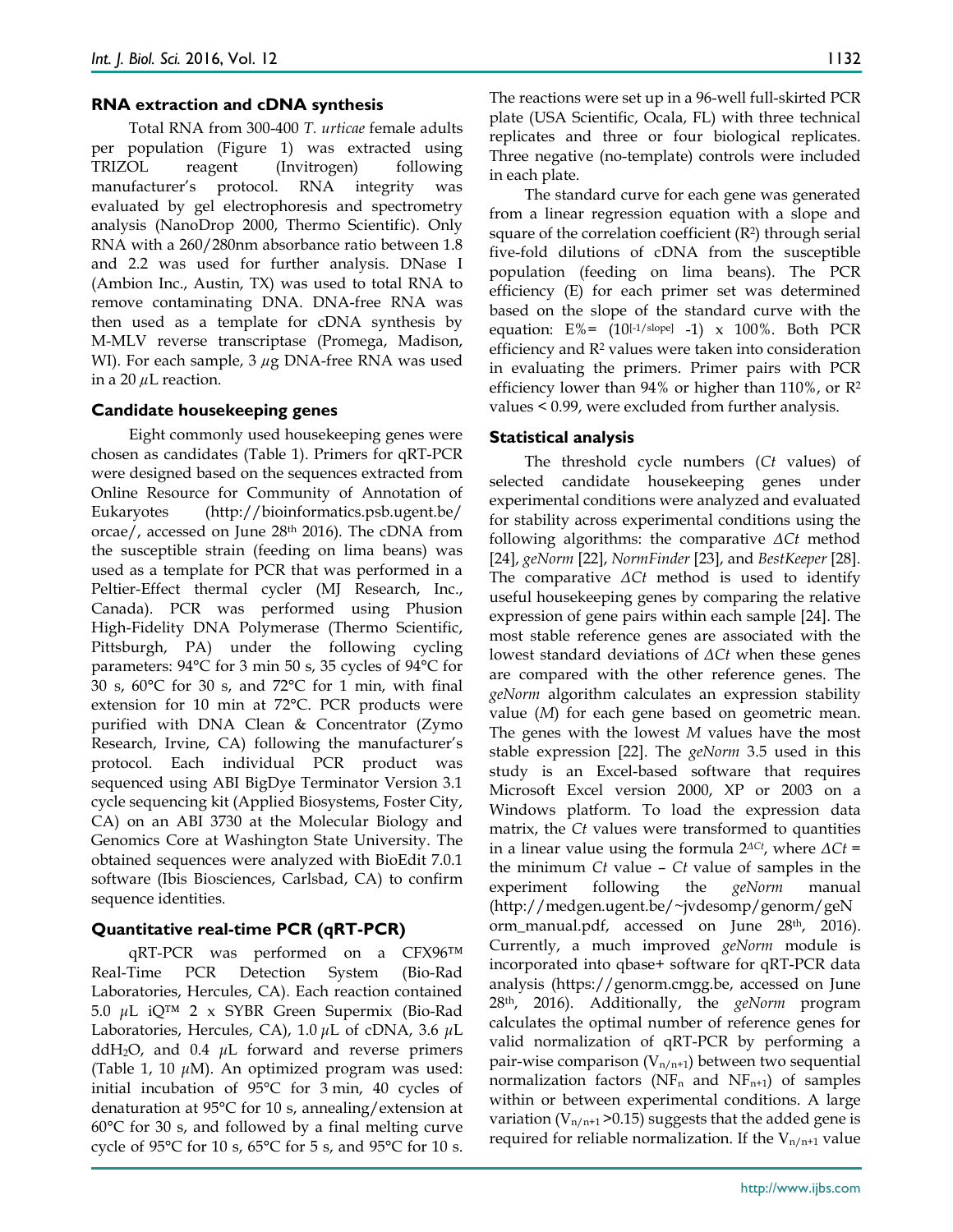is lower than the 0.15 cut-off value, an additional reference gene will not significantly improve the normalization [22]. The strategy of *NormFinder* algorithm is based on a mathematical model of gene expression and a solid statistical analysis to estimate gene expression stability by considering both intragroup and intergroup variations [23]. The NormFinder\_0953.xla is an Excel Add-In that introduces the *NormFinder* function into Microsoft Excel software package (http://moma.dk/ normfinder-software, accessed on June 28th, 2016). To input the expression data for *NormFinder* analysis, the *Ct* values were transformed to quantities using the formula 2*ΔCt*. The most stable genes within and between groups are genes with the lowest stability values. *NormFinder* software also identifies the best combination of two reference genes under different experimental conditions [23]. The *BestKeeper* program is an Excel-based tool using pairwise correlations (http://www.gene-quantification.com/bestkeeper.ht ml, accessed on June 28th, 2016) [28]. The *Ct* values and PCR efficiency were loaded into the program directly following the user manual.

The results of these analyses were then evaluated using the online web-based tool *RefFinder* (http://fulxie.0fees.us/?type=reference, accessed on June 28th, 2016) [26] to assign an overall final rank for each primer set according to geometric means of weight of an individual candidate gene from each program above.

#### **Results**

#### **Laboratory-selection for resistance to three acaricides**

Three acaricide resistant populations were established through exposure of the susceptible mite population to increasing levels of acaricides during a 2-year period. The abamectin resistant population (AbamectinR) exhibited 1539-fold higher resistance to Epi-Mex than the susceptible strain (Table 2). The bifenazate resistant population (Bifenazate<sup>R</sup>) exhibited 189-fold higher resistance to Acramite than the susceptible strain (Table 2). The bifenthrin resistant population (Bifenthrin<sup>R</sup>) exhibited 253-fold higher resistance to Bifenthrin than the susceptible strain (Table 2).

#### **Candidate housekeeping gene selection**

The PCR efficiency and  $\mathbb{R}^2$  (square of the correlation coefficient) value of 8 housekeeping genes were evaluated (Table 1). The primer pair *Rps18* was excluded from further analysis because it had a PCR efficiency higher than 110% and  $\mathbb{R}^2$  value < 0.99 (see Materials and Methods). The PCR products of the seven other selected housekeeping genes were amplified under conditions as described in Materials and Methods and resolved on an agarose gel (Supplementary Material: Figure S1A). These amplified PCR products were then sequenced, and all showed 100% identity with the corresponding sequences deposited in the *T. urticae* genome database (http://bioinformatics.psb.ugent.be/orcae/, accessed on June 28th 2016). The melting curve of each of these seven genes showed a single peak (Supplementary Material: Figure S1B), indicating there was not any non-specific amplification of these primer sets under our PCR conditions.

**Table 1.** Primer information for qRT-PCR analysis.

| Gene symbol  | Gene name                                              | Gene ID       | Primer sequence $(5' \rightarrow 3')$                      | Amplicon (bp) | E(%) | R <sup>2</sup> |
|--------------|--------------------------------------------------------|---------------|------------------------------------------------------------|---------------|------|----------------|
| Actin        | Actin                                                  | tetur03g09480 | F: GCCATCCTTCGTTTGGATTTGGCT<br>R: TCTCGGACAATTTCTCGCTCAGCA | 113           | 98   | 0.99           |
| Rp49         | Ribosomal protein 49                                   | tetur18g03590 | F: CTTCAAGCGGCATCAGAGC<br>R: CGCATCTGACCCTTGAACTTC         | 105           | 97   | 0.99           |
| <b>GAPDH</b> | Glyceraldehyde-3-phosphate<br>dehydrogenase            | tetur25g00250 | F: AAACATTATCCCTGCCGCTAC<br>R: AGGAACTGGAACACGGAAAGC       | 103           | 97   | 0.99           |
| Rps18        | 28S ribosomal protein S18b, mitochondrial<br>precursor | tetur01g03280 | E: AACTGGCGCCTAGTATTGATGC<br>R: CTCCACTCGCATCGACTTCTTC     | 120           | 184  | 0.87           |
| <b>TUB</b>   | a-tubulin                                              | tetur03g00230 | F: GGTCAAGCTGGTGTCCAAATG<br>R: AGGCATTTGACCATCAGGTTG       | 84            | 101  | 0.99           |
| CycA         | Cyclophilin A                                          | tetur01g12670 | F: CTTCAAGGCGGTGACTTTACC<br>R: CCATTGAAAGGATACCTGGTCC      | 118           | 96   | 1.00           |
| $Ef1\alpha$  | Elongation factor 1-alpha                              | tetur08g02980 | F: AAGGTTCCTTCAAGTATGCCTGG<br>R: GTGACCAGGAGCATCAATAACGG   | 134           | 94   | 1.00           |
| Rp118        | Ribosomal protein L18                                  | tetur31g00160 | F: CTTGCAAACACTTTGGTCCAGCTC<br>R: TAACCACGACTGGCTCTTCGTC   | 115           | 94   | 0.99           |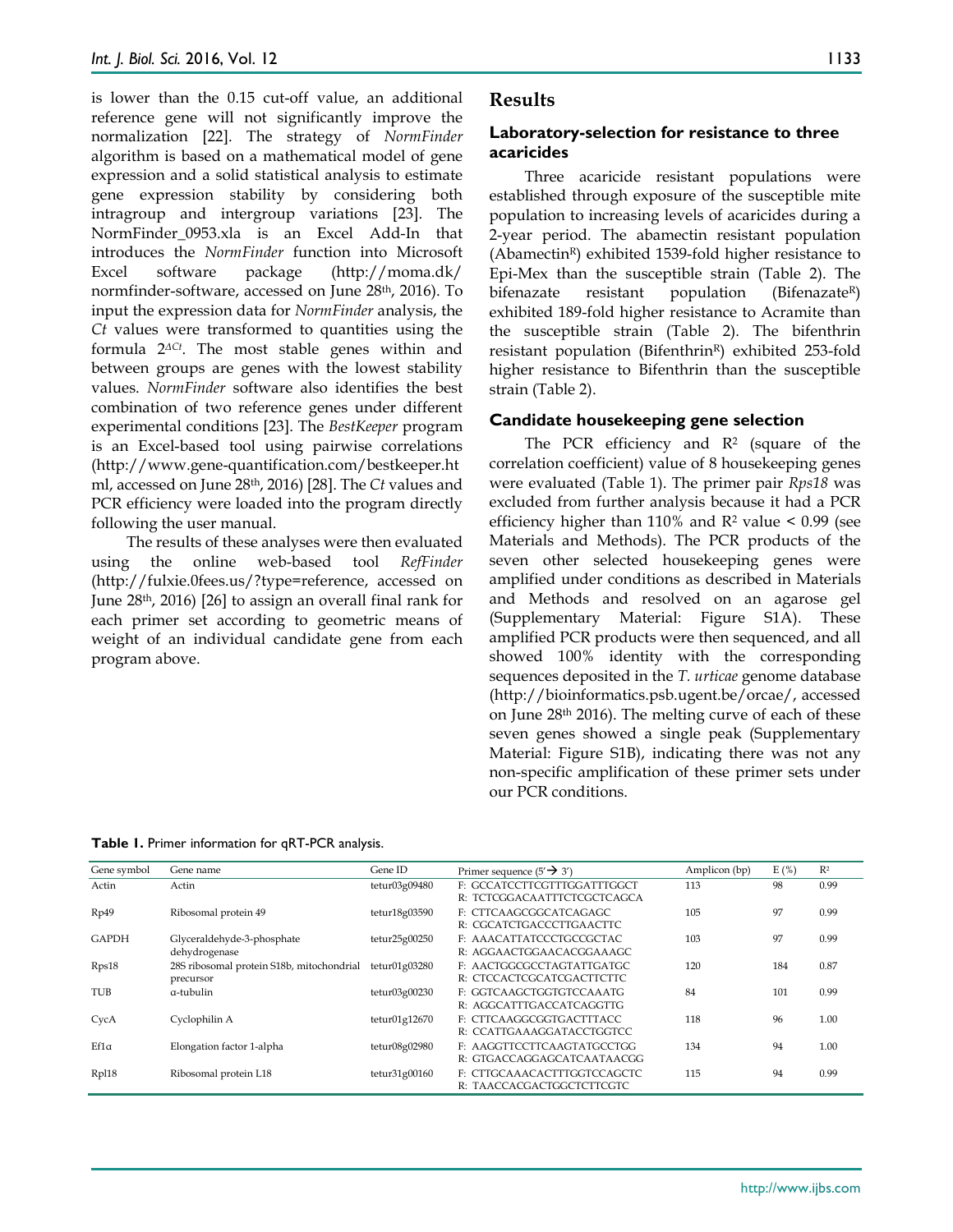| Population              | Field rate<br>(mg a.i./L) | N   | $LC_{50}$<br>(mg a.i./L) | 95% CI    | Slope±SEM       | Bioassay<br>method |       | df | $LC_{50}$ of Susceptiblea)<br>(mg a.i./L) | RRb) |
|-------------------------|---------------------------|-----|--------------------------|-----------|-----------------|--------------------|-------|----|-------------------------------------------|------|
| Abamectin <sup>R</sup>  | 23                        | 389 | 354                      | 226-1254  | l.93±0.27       | Leaf disc          | 2.39  |    | 0.23                                      | 1539 |
| Bifenazate <sup>R</sup> | 899                       | 526 | 155                      | 83-280    | $1.22 \pm 0.10$ | Leaf disc          | 14.80 |    | 0.82                                      | 189  |
| Bifenthrin <sup>R</sup> | 120                       | 180 | 4539                     | 3263-6150 | $2.08 \pm 0.31$ | Sticky tape        | 1.03  |    | 17.97                                     | 253  |
| .                       | .                         |     |                          |           |                 |                    |       |    |                                           |      |

**Table 2.** Baseline toxicity of acaricides in three *T. urticae* populations selected from a susceptible population.

a)The baseline toxicity of the susceptible population was reported in Piraneo et al. 2015 [6] b)RR- resistance ratio

## **Expression profiles of selected candidate housekeeping genes**

As shown in Figure 2, seven selected candidate housekeeping genes had a narrow range of *Ct* values across all samples with the median *Ct* values varying from 15.42 (*Ef1α*) to 18.70 (*Actin*). Among these genes, *Ef1α* (median *Ct* = 15.42) was the most abundantly expressed gene, followed by *Rp49* (median *Ct* = 16.41). The least expressed gene was *Actin* (median *Ct* = 18.70) (Figure S1, Table S1). *Actin* had the least variable expression reflected by the lowest SD value (1.41). *Ef1α* had the most variable expression (SD = 2.31) (Table S1).



**Figure 2. Expression profiles of candidate housekeeping genes in** *T. urticae***.** Box-and-whisker plots show the expression levels of 7 candidate housekeeping genes in the total 84 samples documented in terms of the cycle threshold number (Ct value). The box represents the interquartile range  $(25<sup>th</sup>-75<sup>th</sup>$  percentiles). The line within a box stands for the median. The left and right whiskers on each box represent the lowest and the highest values, respectively.

## **Rank of selected candidate housekeeping genes**

#### ΔCt analysis

The comparative *ΔCt* method was used to identify the most stable reference genes that had the lowest standard deviations of *Ct* values among populations [24]. Examining the effects of acaricide resistance selection alone, the order of gene expression stability from the most to the least stable reference gene was: *CycA* > *GAPDH* > *Rp49* > *Rpl18* > *TUB* > *Actin* > *Ef1α* (Table 3, Table S2). Among mite populations feeding on different host plants and across both experimental conditions, the order of gene expression stability was: *GAPDH* > *CycA* > *Rp49* > *Rpl18* > *TUB* > *Ef1α* > *Actin* (Table 3, Table S2). Across both experimental conditions, the *ΔCt* method indicated that *GAPDH* was the most stable reference gene (Table 3, Table S2). The second most stable reference gene was *CycA* followed by *Rp49*, *Rpl18*, and *TUB*. *Ef1a* and *Actin* were the two least stable reference genes (Table 3, Table S2).

#### geNorm analysis

The *geNorm* algorithm was used to calculate the average of expression stability (*M*) values for each selected candidate housekeeping gene based on the geometric means under different experimental conditions. All tested genes exhibited high expression stability with  $M < 1.05$ , which is below the default threshold (*M* < 1.5) recommended by Vandesompele et al [22] (Table 3). With the lowest *M* value (*M* = 0.20), *Rp49* and *Rpl18* were ranked as the most stable reference genes across all experimental conditions. Among diverse acaricide resistance populations, the order of gene expression stability was: *Rp49* = *Rpl18* > *GAPDH* > *CycA > TUB* > *Actin* > *Ef1α*. Across mite populations feeding on different host plants and both experimental conditions, the order of gene expression stability was: *Rp49* = *Rpl18* > *CycA > GAPDH* > *TUB* > *Ef1α* > *Actin* (Table 3). In all conditions, both *Actin* and *Eflα* were identified as the least stable reference genes (Table 3).

#### NormFinder analysis

The *NormFinder* method estimated the gene expression stability [Stability Value (SV)] according to both intragroup and intergroup variations of each gene [23]. This method shows less sensitivity to the correlated expression of candidate genes with similar functions than the *geNorm* method, which tends to select genes with similar expression patterns [22]. Across mite populations with different acaricide resistance, the *NormFinder* algorithm identified *CycA*  $(SV = 0.10)$  as the most stable reference gene, followed by *GAPDH* (SV = 0.15). The order of gene expression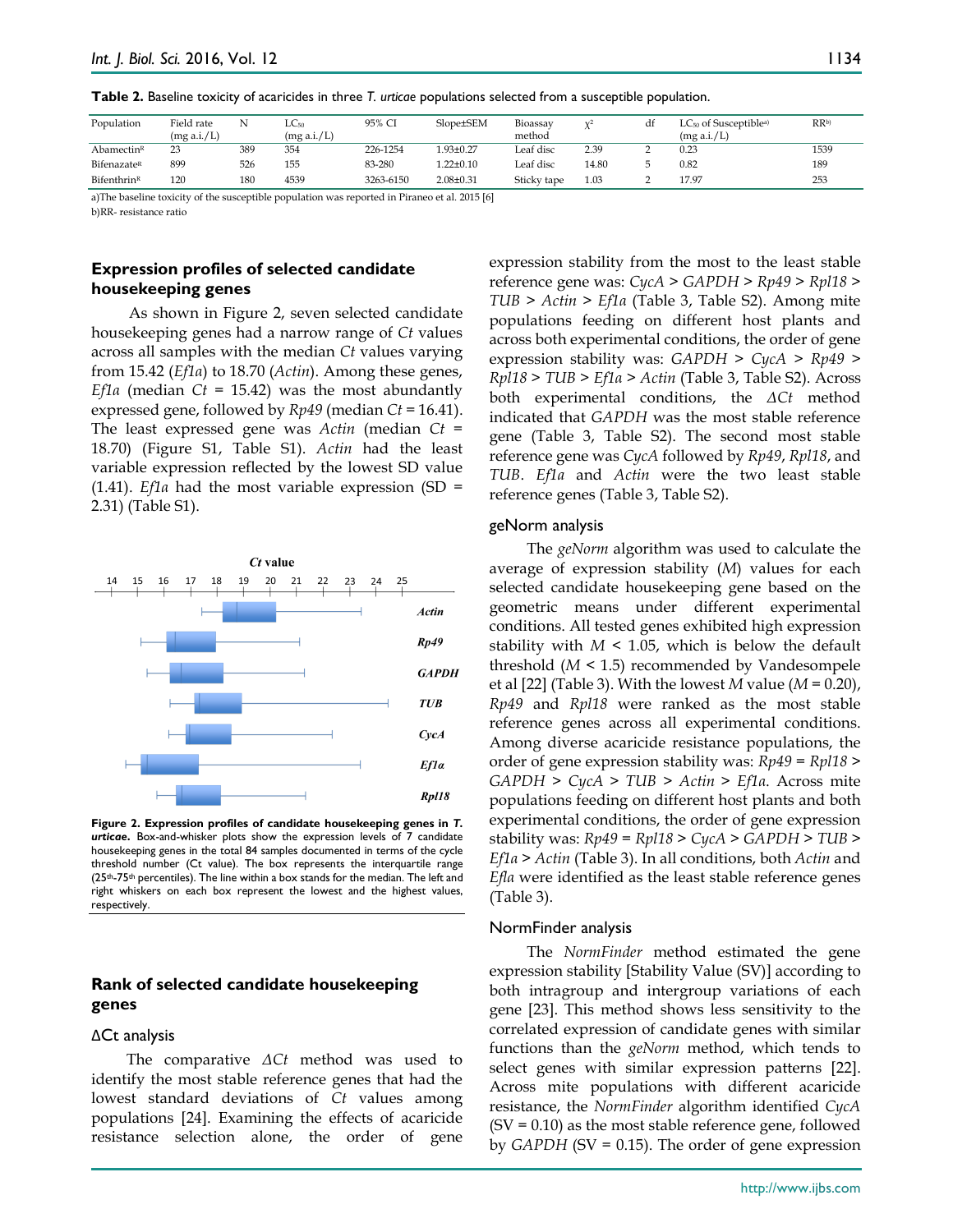stability was: *CycA > GAPDH > Rp49 > Rpl18 > TUB* > *Actin* > *Ef1α* (Table 3). Among mite populations feeding on different host plants, *GAPDH* (SV = 0.20) was ranked as the most stable reference gene, followed by  $CycA$  (SV = 0.44). The order of gene expression stability was: *GAPDH > CycA > Rp49 > Rpl18 > TUB* > *Ef1α* > *Actin* (Table 3). Across both experimental conditions, the overall stability rank from the most to the least stable was: *GAPDH* > *CycA* > *Rp49* > *Rpl18* > *TUB* > *Ef1α* > *Actin* (Table 3).

#### BestKeeper analysis

*BestKeeper* calculates expression stability of each housekeeping gene and inter-housekeeping gene relations through numerous pair-wise correlation analyses [28]. The most stable reference genes are considered to be those with the highest Pearson correlation coefficients or lowest standard deviations. Across all samples, *GAPDH* had the highest Pearson correlation coefficient and was identified as the most stable reference gene by *BestKeeper* (Table 3). Among mite populations with different acaricide resistance, the order of gene expression stability was: *GAPDH* > *CycA* > *Rp49* > *Actin* > *Rpl18* > *TUB* > *Ef1α* (Table 3, Table S3). Across mite populations feeding on different host plants, the order of gene expression stability was: *GAPDH* > *Ef1α* > *CycA* > *TUB* > *Rp49* >

*Rpl18* > *Actin* (Table 3, Table S3). Across both experimental conditions, the overall order of gene expression stability from the most to the least stable reference gene was *GAPDH* > *CycA* > *Ef1α* > *Rp49* > *Rpl18* > *TUB* > *Actin* (Table 3, Table S3).

#### Comprehensive ranking of RefFinder

The online web-based tool *RefFinder* was used to assign the overall final rank through calculating the geometric means of weight of an individual candidate gene from each program above [26]. The *Ct* values were directly loaded into the *RefFinder* program. According to *RefFinder*, *GAPDH* (GM = 2.11) was the most stable reference gene across both experimental conditions, which was consistent with the rankings from comparative *ΔCt*, *NormFinder*, and *BestKeeper*  methods. *Ef1α* (GM = 6.24) was ranked as the least stable reference gene (Table 3). Across populations with different acaricide resistance, the order of gene expression stability was: *CycA* > *Rp49* > *GAPDH* > *Rpl18* > *TUB* > *Ef1α* > *Actin* (Table 3). Across populations feeding on different host plants, the order of gene expression stability was: *GAPDH* > *Rp49* > *Rpl18* > *CycA* > *Actin* > *TUB* > *Ef1α* (Table 3). The comprehensive ranking of candidate reference genes (from the most to the least stable) was: *GAPDH* > *Rp49* > *Rpl18* > *CycA* > *Actin* > *TUB* > *Ef1α* (Table 3).

**Table 3.** Rank of the candidate housekeeping genes of *T. urticae* under different experimental conditions.

| Experimental           | Rank           | RefFinder    |                 | $\Delta C t$ |                 | geNorm       |                          | NormFinder   |                 | <b>BestKeeper</b> |                |
|------------------------|----------------|--------------|-----------------|--------------|-----------------|--------------|--------------------------|--------------|-----------------|-------------------|----------------|
| condition              |                | Gene         | GM <sup>a</sup> | Gene         | SD <sub>b</sub> | Gene         | M <sub>c</sub>           | Gene         | SV <sup>d</sup> | Gene              | r <sup>e</sup> |
| Acaricide resistance 1 |                | CycA         | 1.86            | CycA         | 0.27            | Rp49/Rpl18   | 0.20                     | CycA         | 0.10            | <b>GAPDH</b>      | 0.911          |
| selection              | $\overline{2}$ | Rp49         | 2.56            | <b>GAPDH</b> | 0.28            |              | $\overline{\phantom{a}}$ | <b>GAPDH</b> | 0.15            | CycA              | 0.894          |
|                        | 3              | <b>GAPDH</b> | 2.63            | Rp49         | 0.29            | <b>GAPDH</b> | 0.21                     | Rp49         | 0.19            | Rp49              | 0.858          |
|                        | $\overline{4}$ | Rp118        | 3.13            | Rp118        | 0.32            | CycA         | 0.22                     | Rp118        | 0.24            | Actin             | 0.828          |
|                        | 5              | TUB          | 3.34            | TUB          | 0.34            | TUB          | 0.27                     | TUB          | 0.26            | Rp118             | 0.790          |
|                        | 6              | Ef1a         | 5.12            | Actin        | 0.37            | Actin        | 0.30                     | Actin        | 0.31            | TUB               | 0.504          |
|                        | 7              | Actin        | 6.24            | Ef1a         | 0.37            | Ef1a         | 0.32                     | Ef1a         | 0.31            | Ef1a              | 0.332          |
| Host plant shift       | $\mathbf{1}$   | <b>GAPDH</b> | 2.00            | <b>GAPDH</b> | 0.82            | Rp49/Rpl18   | 0.10                     | <b>GAPDH</b> | 0.20            | <b>GAPDH</b>      | 0.989          |
|                        | $\overline{2}$ | Rp49         | 2.06            | CycA         | 0.87            |              |                          | CycA         | 0.44            | Ef1a              | 0.980          |
|                        | 3              | Rp118        | 2.63            | Rp49         | 0.87            | CycA         | 0.34                     | Rp49         | 0.62            | CycA              | 0.973          |
|                        | 4              | CycA         | 2.78            | Rp118        | 0.88            | <b>GAPDH</b> | 0.42                     | Rp118        | 0.65            | TUB               | 0.963          |
|                        | 5              | Actin        | 4.30            | TUB          | 1.16            | TUB          | 0.75                     | TUB          | 0.93            | Rp49              | 0.953          |
|                        | 6              | TUB          | 5.23            | Ef1a         | 1.26            | Ef1a         | 0.90                     | Ef1a         | 1.08            | Rp118             | 0.949          |
|                        | 7              | Ef1a         | 6.24            | Actin        | 1.36            | Actin        | 1.03                     | Actin        | 1.16            | Actin             | 0.838          |
| <b>Both conditions</b> | $\mathbf{1}$   | <b>GAPDH</b> | 2.11            | GAPDH        | 0.61            | Rp49/Rpl18   | 0.21                     | GAPDH        | 0.22            | GAPDH             | 0.987          |
|                        | $\overline{2}$ | Rp49         | 2.28            | CycA         | 0.62            |              |                          | CycA         | 0.29            | CycA              | 0.984          |
|                        | 3              | Rp118        | 2.38            | Rp49         | 0.64            | CycA         | 0.31                     | Rp49         | 0.42            | Ef1a              | 0.979          |
|                        | $\overline{4}$ | CycA         | 2.63            | Rp118        | 0.67            | <b>GAPDH</b> | 0.35                     | Rp118        | 0.47            | Rp49              | 0.973          |
|                        | 5              | Actin        | 4.30            | TUB          | 0.82            | TUB          | 0.56                     | TUB          | 0.63            | Rp118             | 0.969          |
|                        | 6              | TUB          | 5.23            | Ef1a         | 0.92            | Ef1a         | 0.67                     | Ef1a         | 0.79            | TUB               | 0.967          |
|                        | 7              | Ef1a         | 6.24            | Actin        | 1.00            | Actin        | 0.76                     | Actin        | 0.86            | Actin             | 0.901          |

a)GM: Geometric Mean; b) SD: Standard Deviation of comparative *ΔCt*; c) M: Average of expression stability values; d) SV: Stability Value; e) r: Pearson's correlation coefficient.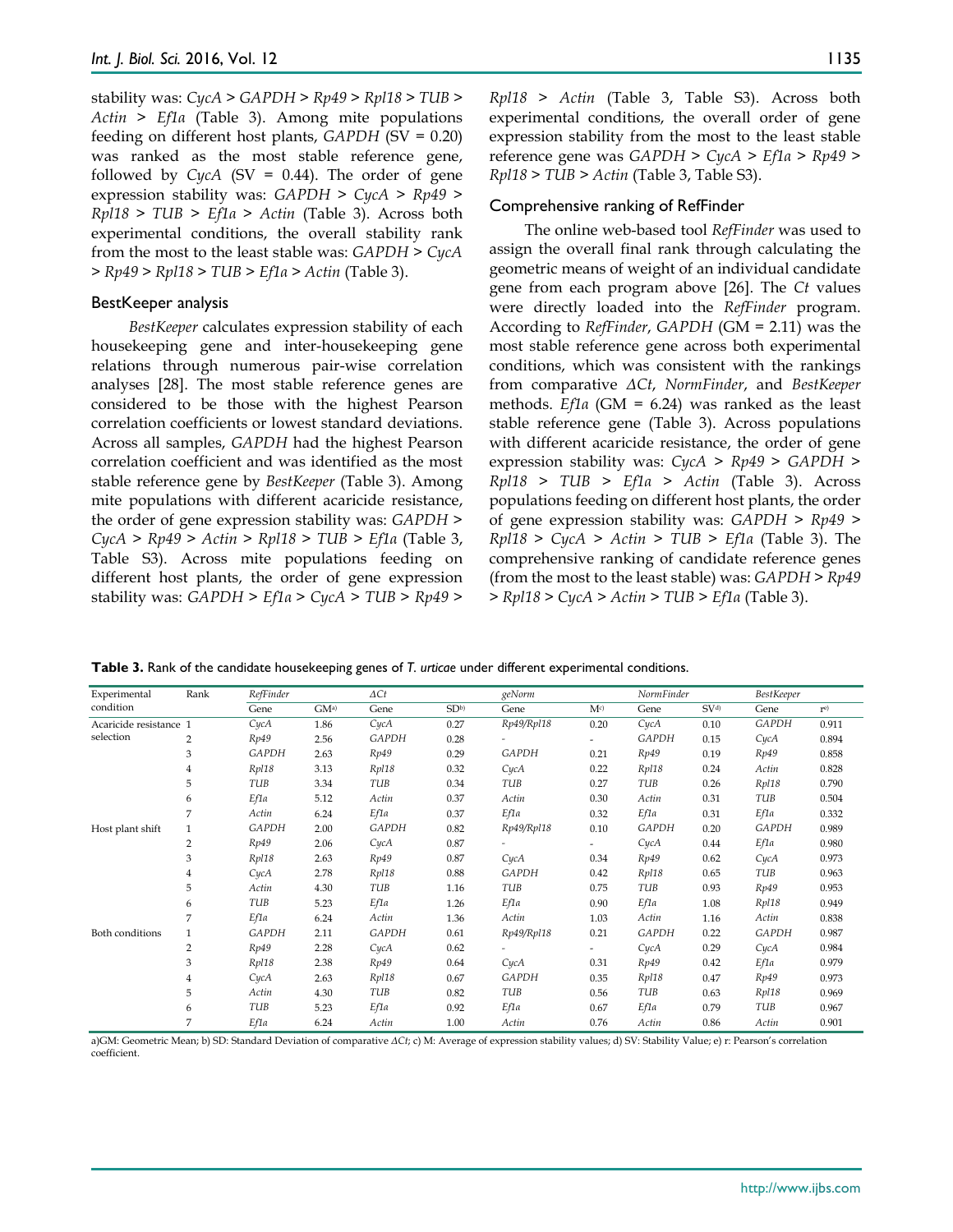

**Figure 3. Determination of the optimal number of reference genes for qRT-PCR normalization.** Pairwise variation (Vn/n+1) was determined by *geNorm* program under different experiment conditions. The cut-off value (dashed line), defined as 0.15, indicates whether or not inclusion of additional reference genes would significantly improve the reliability of the normalization factor.

#### **Optimal number of reference genes for qRT-PCR normalization**

In order to quantify gene expression levels more accurately, it has been strongly suggested to normalize qRT-PCR data by multiple validated reference genes rather than only a single reference gene [22]. The *geNorm* program can provide the optimal number of reference genes under each experimental condition through calculating the pairwise variation ( $Vn/n+1$ ) values [22]. As shown in Figure 3, when analyzing diverse acaricide resistance populations alone, and when all populations were analyzed simultaneously, the V2/3 values were lower than the 0.15 cut-off value, indicating that two reference genes are adequate for accurate qRT-PCR normalization under these conditions. However, the V2/3 value was 0.154 (> 0.15, a cut-off value [22]) when analyzing the host-plant shift populations alone (Figure 3), suggesting the addition of a third reference gene may improve the reliability of normalization.

# **Discussion**

Valid reference gene selection is highly important for accurate and reliable qRT-PCR normalization. Use of a single housekeeping gene without validation of its stability can lead to a greater than 20-fold error in calculations of gene expression [22]. During recent years, a growing number of studies of reference gene suitability have been conducted in humans [29-31], other mammals [32, 33], plants [34-38] as well as arthropods (Table S4). With more and more genomes and transcriptomes available for arthropods, there are at least 45 arthropod species that have been investigated for reference gene identification and selection under diverse experimental conditions. These arthropods consist of various agricultural and urban pests [39-50], beneficial predators [51, 52], pollinators [53-56], and other economically important insects such as silkworm [57] (also see Table S4). Most of these studies compared gene expression across several biotic or abiotic variables, such as developmental stage, tissues type, pesticide exposure, and temperature stress. However, there is no research focusing on the reliable reference genes selection under adaptation to both pesticides and host plant allelochemicals (Table S4). Our study, for the first time, evaluates and identifies the most stable reference genes for populations under xenobiotic stresses from different sources (commercial acaricides vs the effects of feeding on different host plants with unique allelochemical arrays). Among seven candidate housekeeping genes, our study found that *CycA* and *Rp49* were the most stable genes for investigating gene expression in acaricide resistant vs susceptible populations of *T. urticae*. *GAPDH*, *Rp49*, and *Rpl18* were found to be the most stable reference genes when evaluating host plant variation. And *GAPDH* and *Rp49*, were found to be the best reference genes in investigation of gene expression across both experimental conditions.

The most stable reference genes identified in our study are not the same as those used in previous studies in *T. urticae*. For example, *Actin* has been used as a reference gene for gene expression normalization in many studies [6, 11, 58-61]. However, we found *Actin* expression was highly variable under both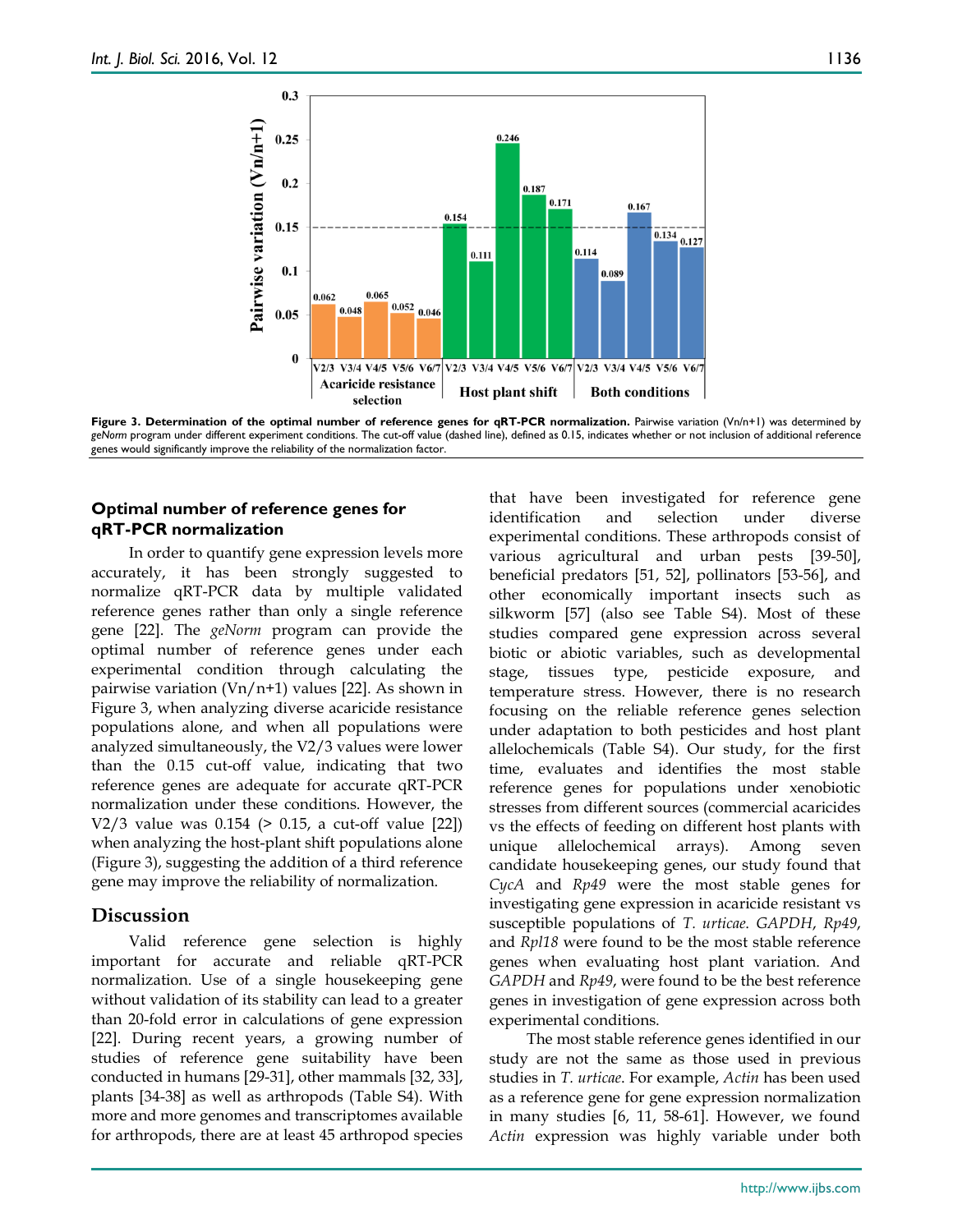experimental conditions (Table 3). Similarly, *Actin* was never ranked as a suitable reference gene across different developmental stages in *T. urticae* [62], or across different developmental stages and abiotic stresses in other mite species *T. cinnabarinus* [63] and *Panonychus citri* [64]. *Actin* also showed extreme variation in expression throughout developmental stages of the silkworm *Bombyx mori* [57], and in different physiological conditions in the whitefly *Bemisia tabaci* [65]. In contrast, *RP49*, which has also been used in previous studies, was ranked as the second most stable reference gene across all experimental conditions in our study (Table 3). Lourenco *et al.* and van Heil *et al.* also identified *RP49* as the most reliable reference gene in *Apis mellifera* [54] and *Schistocera gregaria* [39].

Our study identified *GAPDH* as one of the most stable reference genes (Table 3). However, *GAPDH* has never been used as a reference gene in previous studies of *T. urticae* gene expression [6, 11, 58-61]. *GAPDH* was identified as one of the most stably expressed reference genes in several other arthropod species, including *Bombus terrestris* and *Bombus lucorum* [56], *P. citri* [64], *A. mellifera* [55], *Spodoptera litura* [66], *Hippodamia convergens* [51], and *Helicoverpa armigera* [50]. In this study, *CycA* was identified as the most stable reference gene across populations with different levels of acaricide resistance, but it was not among the top three candidates across host plant shifts, or across both conditions (Table 3). *CycA* has also been identified as the most reliable reference gene in other animal [67] and human [68-70] experiments.

Based on our results, the rankings of the candidate reference genes are very similar under the acaricide resistance selection, host plant shift condition, and a combination of both conditions according to the comparative *ΔCt* method, *geNorm*, and *NormFinder* (Table 3). Among seven tested housekeeping genes, *Rp49*, *Rpl18*, *GAPDH*, and *CycA* were ranked as the four most stable genes by the comparative *ΔCt* method, *geNorm*, and *NormFinder*, although the orders exhibited slight differences from method to method. These three programs also provided a similar rank for the least reliable reference genes under all three conditions: *TUB*, *Ef1α*, and *Actin*. However, *BestKeeper* recommended a different rank for these candidate reference genes, highlighting the difference in the *BestKeeper* algorithm [24, 50]. By assessing an appropriate weight of each candidate gene and calculating the geometric means of their weights, the *RefFinder* program provided a final rank for the seven candidate reference genes. Interestingly, except for a slight difference in the order of the most and least stable reference genes in acaricide resistance selection, the orders of stability of these genes shares a

high similarity across all experimental conditions, further suggesting the potential correlation between pesticide resistance and host plant adaptation.

Recently, increasing evidence has suggested that there are no universal reference genes that are suitable for all experimental conditions in all species. In the same species, the best reference gene sets can vary significantly under different biotic and abiotic conditions [46, 65]. Even under a single experimental condition (e.g. insecticide treatment), different stable reference genes may be selected among intra- and inter-classes of insecticides [71], indicating the necessity of identifying appropriate reference genes for each experimental condition in each species. However, in some circumstances, it may be useful to identify reference genes that are stable across a range of conditions. For example, in order to monitor the acaricide resistance in *T. urticae* in the field, different field populations may have developed resistance to different acaricides [6, 11], as well as having undergone different host plant shifts among various crops prior to being collected. Therefore, in order to accurately calculate the transcriptional expression of genes involved in chemical adaptation in the field, the stability of reference genes to both pesticide exposure and host plant shift should be evaluated.

In conclusion, our study selected the best reference genes under conditions of acaricide selection pressure and host plant shifting. These data will allow accurate qRT-PCR normalization in expression studies of genes involved in adaptation of *T. urticae* to xenobiotics, and will certainly facilitate molecular mechanisms and functional genomics research of this notorious agricultural pest.

# **Supplementary Material**

Supplementary tables and figures. http://www.ijbs.com/v12p1129s1.pdf

## **Abbreviations**

qRT-PCR: Quantitative Real-Time PCR; R: Correlation coefficient; E: PCR efficiency; GM: Geometric Mean; SV: Stability Value.

## **Acknowledgements**

We are grateful to Dr. Hiroki Gotoh, Danielle Jackson, and Christina Nguyen (Washington State University) for their technical assistance. We thank Timothy W. Moural (Washington State University) for his help on English editing. Special thanks go to the editor and three anonymous reviewers for their constructive suggestions on the manuscript. This work was supported by USDA/SCRI (2014-51181-22381), Hop Research Council, and Washington State Commission on Pesticide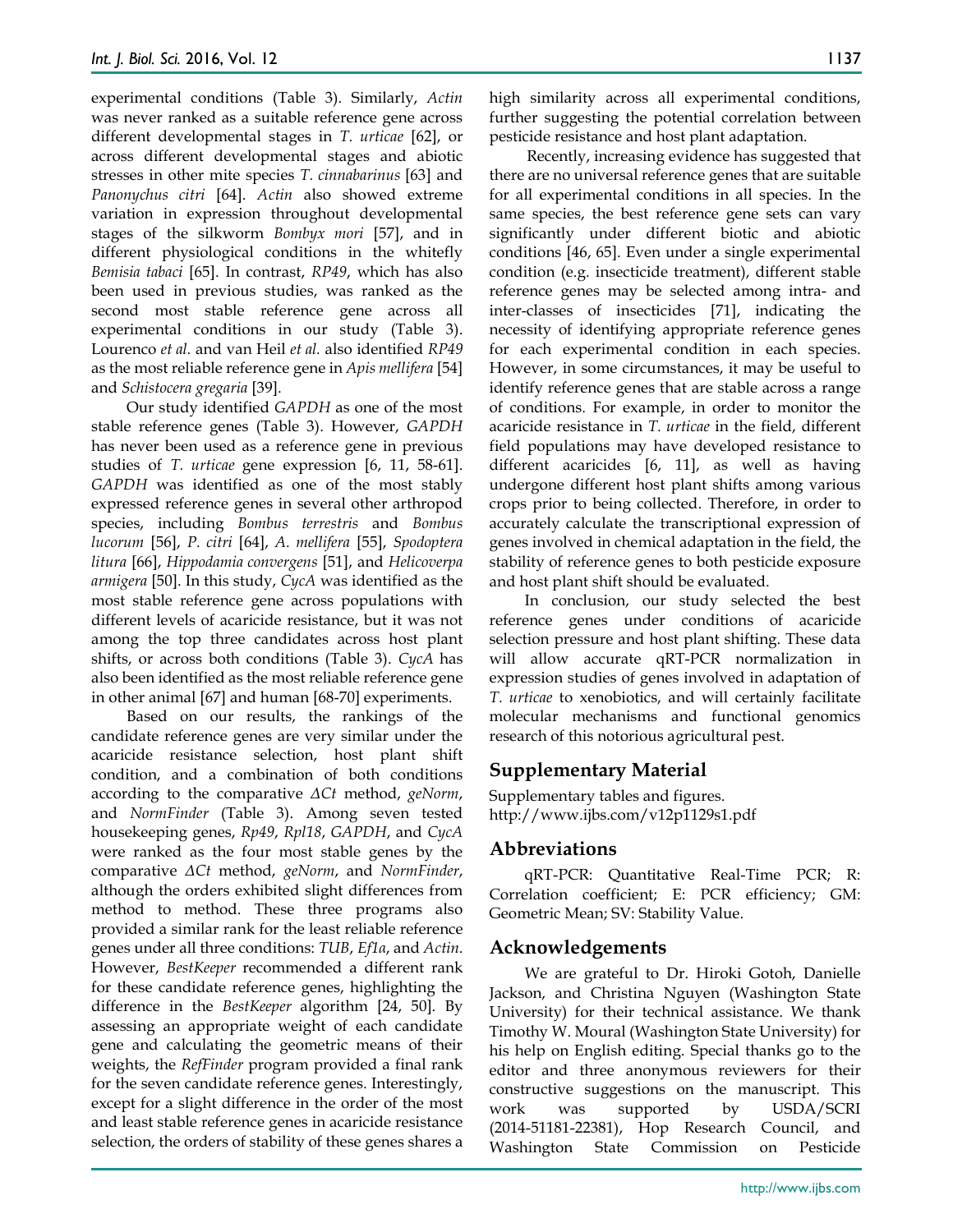Registration.

#### **Competing Interests**

The authors have declared that no competing interest exists.

## **References**

- 1. Grbic M, Van Leeuwen T, Clark RM, Rombauts S, Rouze P, Grbic V*, et al.* The genome of *Tetranychus urticae* reveals herbivorous pest adaptations. Nature. 2011; 479: 487-492.
- 2. Van Leeuwen T, Dermauw W, Grbic M, Tirry L, Feyereisen R. Spider mite control and resistance management: does a genome help? Pest Manag Sci. 2013; 69: 156-159.
- 3. Agrawal AA. Host-range evolution: adaptation and trade-offs in fitness of mites on ternative hosts. Ecology. 2000; 81: 500-508.
- Van Leeuwen T, Tirry L, Yamamoto A, Nauen R, Dermauw W. The economic importance of acaricides in the control of phytophagous mites and an update on recent acaricide mode of action research. Pestic Biochem Physiol. 2015; 121: 12-21.
- 5. Walsh DB, Zalom FG, Shaw DV, Larson KD. Yield reduction caused by twospotted spider mite feeding in an advanced-cycle strawberry breeding population. J Am Soc Hortic Sci. 2002; 127: 230-237.
- 6. Piraneo TG, Bull J, Morales MA, Lavine LC, Walsh DB, Zhu F. Molecular mechanisms of *Tetranychus urticae* chemical adaptation in hop fields. Sci Rep. 2015; 5: 17090.
- 7. Van Leeuwen T, Vontas J, Tsagkarakou A, Dermauw W, Tirry L. Acaricide resistance mechanisms in the two-spotted spider mite *Tetranychus urticae* and other important Acari: a review. Insect Biochem Mol Biol. 2010; 40: 563-572.
- Nkya TE, Akhouayri I, Kisinza W, David JP. Impact of environment on mosquito response to pyrethroid insecticides: facts, evidences and prospects. Insect Biochem Mol Biol. 2013; 43: 407-416.
- 9. Zhu F, Cui Y, Lavine LC, Walsh DB. Application of RNAi toward insecticide resistance management. In: Chandrasekar R, Tyagi BK, Gui Z, Reeck GR, eds. Manhattan: Academic Publisher; 2014: 595-619.
- 10. Zhu F, Moural TW, Nelson DR, Palli SR. A specialist herbivore pest adaptation to xenobiotics through up-regulation of multiple Cytochrome P450s. Sci Rep. 2016; 6: 20421.
- 11. Dermauw W, Wybouw N, Rombauts S, Menten B, Vontas J, Grbic M*, et al.* A link between host plant adaptation and pesticide resistance in the polyphagous spider mite *Tetranychus urticae*. Proc Natl Acad Sci U S A. 2013; 110: E113-E122.
- 12. Tao XY, Xue XY, Huang YP, Chen XY, Mao YB. Gossypol-enhanced P450 gene pool contributes to cotton bollworm tolerance to a pyrethroid insecticide. Mol .<br>Ecol. 2012; 21: 4371-4385.
- 13. Liu N, Zhu F, Xu Q, Pridgeon JW, Gao XW. Behavioral change, physiological modification, and metabolic detoxification: mechanisms of insecticide resistance. Acta Entomol Sin. 2006; 49: 671-679.
- 14. Schuler MA. The role of cytochrome P450 monooxygenases in plant-insect interactions. Plant Physiol. 1996; 112: 1411-1419.
- 15. Despres L, David JP, Gallet C. The evolutionary ecology of insect resistance to plant chemicals. Trends Ecol Evol. 2007; 22: 298-307.
- 16. Brattsten LB. Potential role of plant allelochemicals in the development of insecticide resistance. In: Barbosa P, Letourneau DK, eds. New York, Chichester, Brisbane, Toronto, Singapore: A Wiley-Interscience Publication; 1988: 313-348.
- 17. Pfaffl MW. A new mathematical model for relative quantification in real-time RT-PCR. Nucleic Acids Res. 2001; 29: e45.
- 18. Bustin SA. Quantification of mRNA using real-time reverse transcription PCR (RT-PCR): trends and problems. J Mol Endocrinol. 2002; 29: 23-39.
- 19. Bustin SA, Benes V, Garson JA, Hellemans J, Huggett J, Kubista M*, et al.* The MIQE guidelines: minimum information for publication of quantitative real-time PCR experiments. Clin Chem. 2009; 55: 611-622.
- 20. Huggett J, Dheda K, Bustin S, Zumla A. Real-time RT-PCR normalisation; strategies and considerations. Genes Immun. 2005; 6: 279-284.
- 21. Thellin O, Zorzi W, Lakaye B, De Borman B, Coumans B, Hennen G*, et al.* Housekeeping genes as internal standards: use and limits. J Biotechnol. 1999; 75: 291-295.
- 22. Vandesompele J, De Preter K, Pattyn F, Poppe B, Van Roy N, De Paepe A*, et al.* Accurate normalization of real-time quantitative RT-PCR data by geometric averaging of multiple internal control genes. *Genome Biol* 2002; 3:Research0034.
- 23. Andersen CL, Jensen JL, Orntoft TF. Normalization of real-time quantitative reverse transcription-PCR data: a model-based variance estimation approach to identify genes suited for normalization, applied to bladder and colon cancer data sets. Cancer Res. 2004; 64: 5245-5250.
- 24. Silver N, Best S, Jiang J, Thein SL. Selection of housekeeping genes for gene expression studies in human reticulocytes using real-time PCR. BMC Mol Biol. 2006; 7: 33.
- 25. Bustin SA, Benes V, Nolan T, Pfaffl MW. Quantitative real-time RT-PCR a perspective. J Mol Endocrinol. 2005; 34: 597-601.
- 26. Xie F, Xiao P, Chen D, Xu L, Zhang B. miRDeepFinder: a miRNA analysis tool for deep sequencing of plant small RNAs. Plant Mol Biol. 2012; 80: 75-84.
- 27. Abbott WS. A method of computing the effectiveness of an insecticide. J Econ Entomol. 1925; 18: 265-267.
- 28. Pfaffl MW, Tichopad A, Prgomet C, Neuvians TP. Determination of stable housekeeping genes, differentially regulated target genes and sample integrity: BestKeeper - Excel-based tool using pair-wise correlations. Biotechnol Lett. 2004; 26: 509-515.
- 29. Zhang X, Ding L, Sandford AJ. Selection of reference genes for gene expression studies in human neutrophils by real-time PCR. BMC Mol Biol. 2005; 6: 4.
- 30. Coulson DT, Brockbank S, Quinn JG, Murphy S, Ravid R, Irvine GB*, et al.* Identification of valid reference genes for the normalization of RT qPCR gene expression data in human brain tissue. BMC Mol Biol. 2008; 9: 46.
- 31. Jacob F, Guertler R, Naim S, Nixdorf S, Fedier A, Hacker NF*, et al.* Careful selection of reference genes is required for reliable performance of RT-qPCR in human normal and cancer cell lines. PloS One. 2013; 8.
- 32. Boda E, Pini A, Hoxha E, Parolisi R, Tempia F. Selection of reference genes for quantitative real-time RT-PCR studies in mouse brain. J Mol Neurosci. 2009; 37: 238-253.
- 33. An Y, Reimers K, Allmeling C, Liu J, Lazaridis A, Vogt PM. Validation of differential gene expression in muscle engineered from rat groin adipose tissue by quantitative real-time PCR. Biochem Biophys Res Commun. 2012; 421: 736-742.
- 34. Jian B, Liu B, Bi Y, Hou W, Wu C, Han T. Validation of internal control for gene expression study in soybean by quantitative real-time PCR. BMC Mol Biol. 2008; 9: 59.
- 35. Paolacci AR, Tanzarella OA, Porceddu E, Ciaffi M. Identification and validation of reference genes for quantitative RT-PCR normalization in wheat. BMC Mol Biol. 2009; 10: 11.
- 36. Wan H, Zhao Z, Qian C, Sui Y, Malik AA, Chen J. Selection of appropriate reference genes for gene expression studies by quantitative real-time polymerase chain reaction in cucumber. Anal Biochem. 2010; 399: 257-261.
- 37. Gimeno J, Eattock N, Van Deynze A, Blumwald E. Selection and validation of reference genes for gene expression analysis in switchgrass (*Panicum virgatum*) using quantitative real-time RT-PCR. PLoS One. 2014; 9: e91474.
- 38. Long X, He B, Gao X, Qin Y, Yang J, Fang Y*, et al.* Validation of reference genes for quantitative real-time PCR during latex regeneration in rubber tree. Gene. 2015; 563: 190-195.
- 39. Van Hiel MB, Van Wielendaele P, Temmerman L, Van Soest S, Vuerinckx K, Huybrechts R*, et al.* Identification and validation of housekeeping genes in brains of the desert locust *Schistocerca gregaria* under different developmental conditions. BMC Mol Biol. 2009; 10: 56.
- 40. Nijhof AM, Balk JA, Postigo M, Jongejan F. Selection of reference genes for quantitative RT-PCR studies in *Rhipicephalus* (*Boophilus*) *microplus* and *Rhipicephalus appendiculatus* ticks and determination of the expression profile of Bm86. BMC Mol Biol. 2009; 10: 112.
- 41. Lord JC, Hartzer K, Toutges M, Oppert B. Evaluation of quantitative PCR reference genes for gene expression studies in *Tribolium castaneum* after fungal challenge. J Microbiol Methods. 2010; 80: 219-221.
- 42. Bai H, Zhu F, Shah K, Palli SR. Large-scale RNAi screen of G protein-coupled receptors involved in larval growth, molting and metamorphosis in the red flour beetle. BMC Genomics. 2011; 12: 388.
- 43. Zhu F, Xu J, Palli R, Ferguson J, Palli SR. Ingested RNA interference for managing the populations of the Colorado potato beetle, *Leptinotarsa decemlineata*. Pest Manag Sci. 2011; 67: 175-182.
- 44. Majerowicz D, Alves-Bezerra M, Logullo R, Fonseca-de-Souza AL, Meyer-Fernandes JR, Braz GR*, et al.* Looking for reference genes for real-time quantitative PCR experiments in *Rhodnius prolixus* (Hemiptera: Reduviidae). Insect Mol Biol. 2011; 20: 713-722.
- 45. Zhu F, Sams S, Moural T, Haynes KF, Potter MF, Palli SR. RNA interference of NADPH-cytochrome P450 reductase results in reduced insecticide resistance in the bed bug, *Cimex lectularius*. PloS One. 2012; 7: e31037.
- 46. Li R, Xie W, Wang S, Wu Q, Yang N, Yang X*, et al.* Reference gene selection for qRT-PCR analysis in the sweetpotato whitefly, *Bemisia tabaci* (Hemiptera: Aleyrodidae). PloS One. 2013; 8: e53006.
- 47. Fu W, Xie W, Zhang Z, Wang S, Wu Q, Liu Y*, et al.* Exploring valid reference genes for quantitative real-time PCR analysis in *Plutella xylostella* (Lepidoptera: Plutellidae). Int J Biol Sci. 2013; 9: 792-802.
- 48. Rodrigues TB, Khajuria C, Wang H, Matz N, Cunha Cardoso D, Valicente FH*, et al.* Validation of reference housekeeping genes for gene expression studies in western corn rootworm (*Diabrotica virgifera virgifera*). PLoS One. 2014; 9: e109825.
- 49. Yang C, Li H, Pan H, Ma Y, Zhang D, Liu Y*, et al.* Stable reference gene selection for RT-qPCR analysis in nonviruliferous and viruliferous *Frankliniella occidentalis*. PLoS One. 2015; 10: e0135207.
- 50. Zhang S, An S, Li Z, Wu F, Yang Q, Liu Y*, et al.* Identification and validation of reference genes for normalization of gene expression analysis using qRT-PCR in *Helicoverpa armigera* (Lepidoptera: Noctuidae). Gene. 2015; 555: 393-402.
- 51. Pan H, Yang X, Siegfried BD, Zhou X. A comprehensive selection of reference genes for RT-qPCR analysis in a predatory lady beetle, *Hippodamia convergens* (Coleoptera: Coccinellidae). PLoS One. 2015; 10: e0125868.
- 52. Yang C, Pan H, Noland JE, Zhang D, Zhang Z, Liu Y*, et al.* Selection of reference genes for RT-qPCR analysis in a predatory biological control agent, *Coleomegilla maculata* (Coleoptera: Coccinellidae). Sci Rep. 2015; 5: 18201.
- 53. Scharlaken B, de Graaf DC, Goossens K, Brunain M, Peelman LJ, Jacobs FJ. Reference gene selection for insect expression studies using quantitative